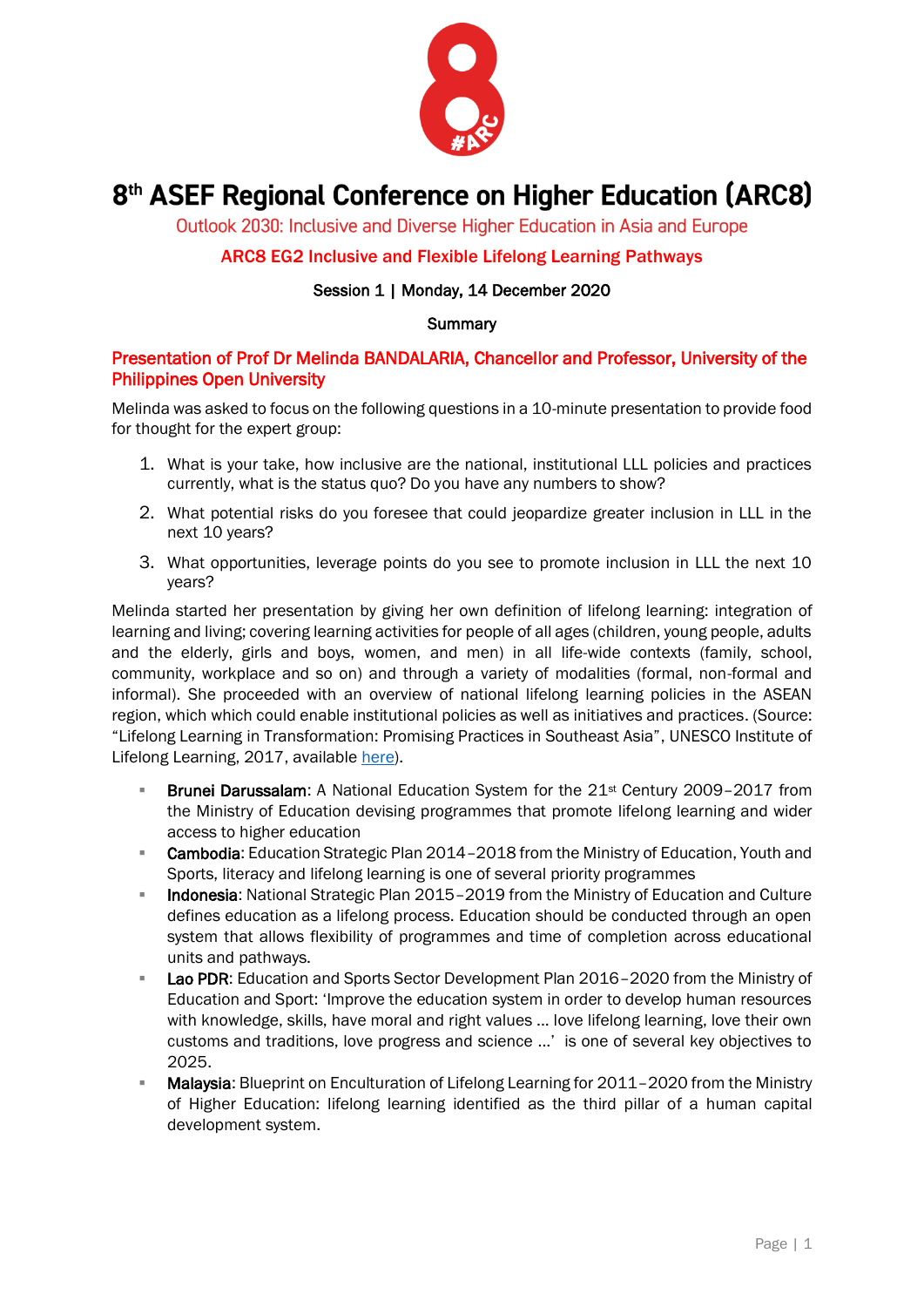- **Myanmar:** National Education Sector Plan 2016-21 from the Ministry of Education: alternative education introduced into the education pathways map for work and lifelong learning.
- **E.** Singapore: Thinking Schools, Learning Nation announced by the Prime Minister of Singapore in 1997: envisions a national culture and social environment that promotes lifelong learning among Singaporeans.
- Thailand: The Amended National Education Act 2017–2036 from the Ministry of Education: defines the education policy framework as creating educational opportunities for all people throughout their lives.
- **Timor Leste:** National Education Strategic Plan 2011-2030 from the Ministry of Education: one of the key principles of teacher education and training is to understand the value of lifelong learning in improving teaching quality.
- **EXED Vietnam:** Framework on Building a Learning Society in the Period 2012–2020 from the Prime Minister focuses on creating a learning society in which the inter-relation and transfer between formal and non-formal education support equal access to lifelong learning for all.

Melinda proceeded to give a closer overview of lifelong learning policies in the Philippines. The Philippine development plan 2017-2022 issued by National Economic and Development Authority aims to provide lifelong learning for all to accelerate human capital development. In addition to this the RA 7277 Act on Providing For The Rehabilitation, Self-Development And Self-Reliance Of Disabled Person And Their Integration Into The Mainstream Of Society And For Other Purposes with a separate chapter on education which specifies the following areas:

- SECTION 12. Access to Ouality Education
- **EXECTION 13. Assistance to Disabled Students**
- SECTION 14. Special Education
- **EXECTION 15. Vocational or Technical and Other Training Programs**
- **EXECTION 17. State Universities and Colleges**

The National Government shall provide the state universities and colleges with the necessary special facilities for visually impaired, hearing impaired, speech impaired, and orthopedically impaired individuals can also be part of the teaching learning process. It shall likewise allocate the necessary funds in support of the above.

There is also the law to recognize and protect promote the rights of indigenous cultural communities RA No. 8371: An Act To Recognize, Protect And Promote The Rights Of Indigenous Cultural Communities/Indigenous Peoples, Creating A National Commission On Indigenous Peoples, Establishing Implementing Mechanisms, Appropriating Funds Therefore. The regulation guarantees full access to education as per below:

- **EXECTION 26. The State shall provide full access to education**, maternal and childcare, health and nutrition, and housing services to indigenous women. Vocational, technical, professional and other forms of training shall be provided to enable these women to fully participate in all aspects of social life. As far as possible, the State shall ensure that indigenous women have access to all services in their own languages.
- **EXECTION 28. Integrated System of Education.** The State shall, through the NCIP, provide a complete, adequate and integrated system of education, relevant to the needs of the children and young people of ICCs/Ips.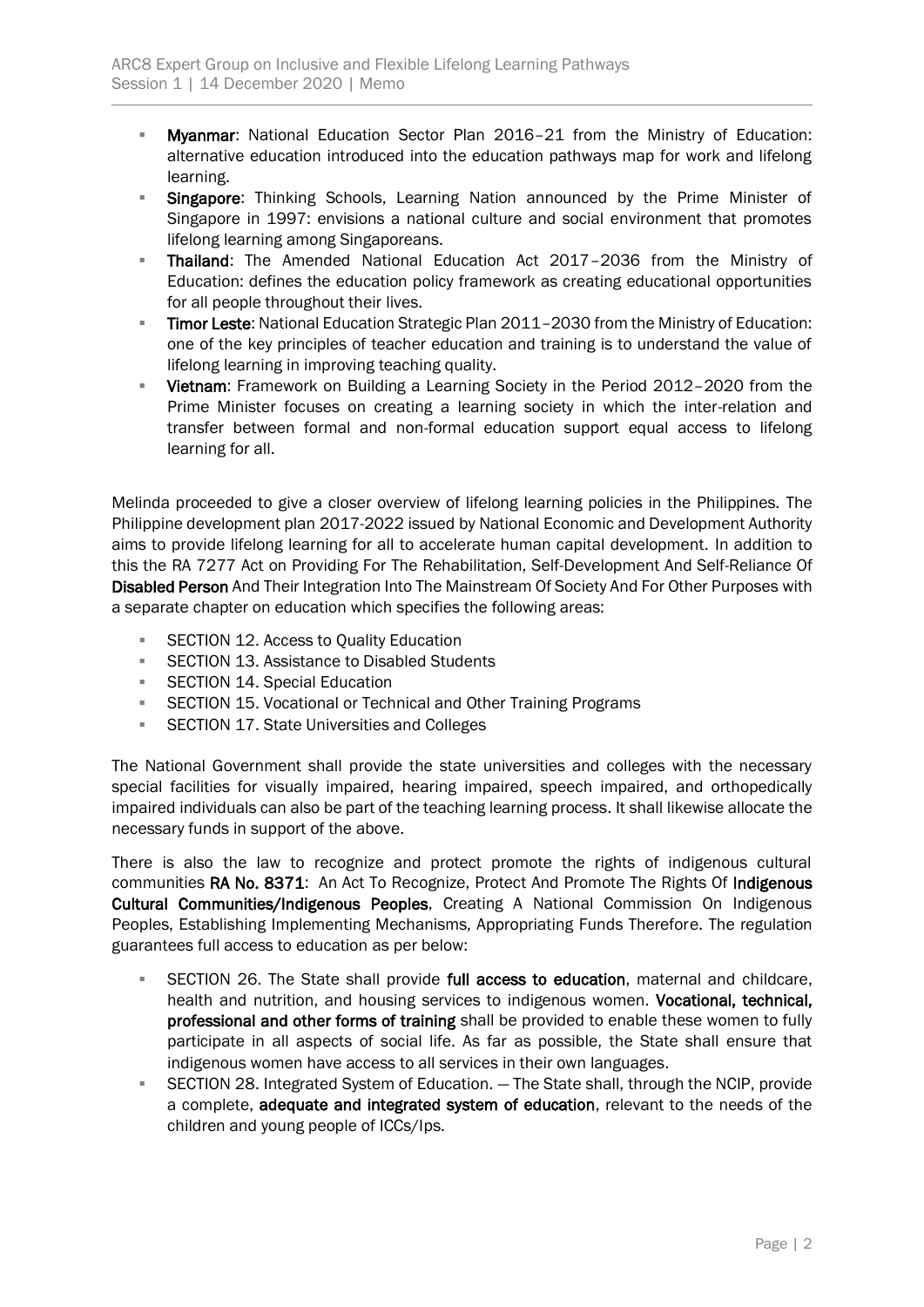The Magna Charta of Women (2008) Act No. 9710 makes sure that women will also not be marginalized in terms of the right to education and training. According to section 24 on the Right to Education and Training the state shall ensure the following:

- Women migrant workers have the opportunity to undergo skills training, if they so desire, before taking on a foreign job, and possible retraining upon return to the country;
- Gender-sensitive training and seminars; and
- Equal opportunities in scholarships based on merit and fitness especially to those interested in research and development aimed towards women-friendly farm technology.
- The cost of implementing GAD programs shall be the agency's or the local government unit's GAD budget which shall be at least five percent (5%) of the agency's or the local government unit's total budget appropriations.

Act RA 9994 focuses on senior citizens and aims to maximize the contribution of the senior citizens to nation buildings: An Act Granting Additional Benefits And Privileges To Senior Citizens, Further Amending Republic Act No. 7432, As Amended, Otherwise Known As "An Act To Maximize The Contribution Of Senior Citizens To Nation Building, Grant Benefits And Special Privileges And For Other Purposes". In terms of education, the Department of Education (DepED), the Technical Education and Skills Development Authority (TESDA) and the Commission on Higher Education (CHED), in consultation with non-governmental organizations (NGOs) and people's organizations (POs) for senior citizens, shall institute programs that will ensure access to formal and nonformal education.

Other initiatives include open high school program, targeting leaners who are unable to attend the regular classes due to physical impairment, work, financial difficulties, or other justifiable and legitimate reasons. This is basically a dropout prevention programme (DORP) with the following objectives:

- Provide opportunity to all elementary graduates, high school drop-outs to complete secondary education;
- Prevent potential school leavers and encourage those who are out of school to finish secondary education;
- Reduce high school drop-outs and increase participation rate;
- Increase achievement rate through quality distance education

Another programme described as the "other side" of basic education combines non-formal education and accreditation and equivalency (A&E) test that grants elementary of high school diploma by studying through the system modules and then take the accreditation and equivalency tests afterwards. It specifically targets the learning needs of school leavers, adults and other learners from marginalized groups who are described by the law as "deprived, depressed and underserved" (DDUs). Such "other side" classes are held nowadays in about 4.467 community learning centers all over the country.

The Ladderized Education Act 2014 (RA 10647) institutionalized the ladderized interface between the technical vocational education and training (TVET) and higher education. It opened the pathways of opportunities for career and educational progression of students and workers, created a seamless and borderless system of education, empowering students and workers to exercise options or to choose when to enter and exceed in the educational ladder, and provide job platforms at every exit as well as the opportunity to earn income.

In 2014 another republic act (RA10650) entered in force, the Open Distance Learning Act. It aims to further democratize access to quality tertiary education through the promotion and application of open learning. It puts emphasis on open learning as a philosophy of access to educational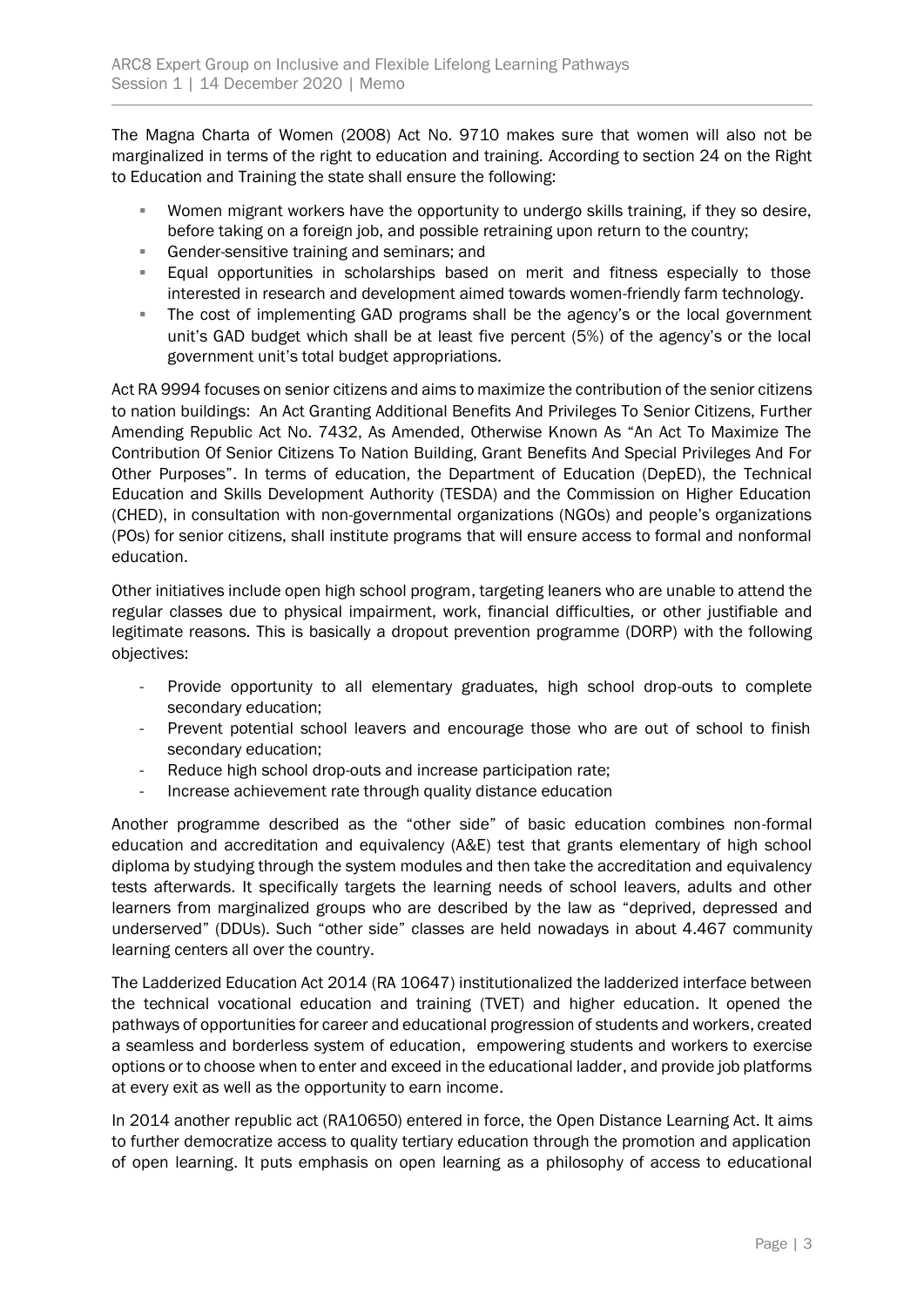services, meaning that even the marginalized and underserved sectors of the society should be included in quality higher education and technical educational services in the country.

There are 112 state-funded universities in the Philippines. Each of them has three major functions: (1) instruction (2) research (3) extension and public service. Public service can be delivered in the form of training programs, non-formal courses for various types of learners or professionals, and the marginalized sectors (women, out-of-school youth, senior citizens).



In the Philippines in terms of inclusive education and lifelong learning we use the "from womb to tomb" concept. Free formal education extends from daycare up to tertiary education. Anyone who has the initiative and motivation to learn, will receive support from the government. Out of 100 who start first grade in the basic education only 14 would complete the tertiary education

level, so 86 of them would drop out from the formal education system at various stages for various reasons. As of 2018 there are 3.6 million out of school youth in the country and 83.1 percent of them where between 16- 24 years old. Majority of those participating in lifelong learning initiatives already have their college degrees or are already in the advanced stage of their studies. This can be attributed to the need for professional advancement especially if your profession requires you to renew your professional license and continuing professional development units would be required for that renewal.

In terms of potential risks that could jeopardize inclusion in the next decade Melinda has listed 5 options. First, even though there are many national policies are in place to promote inclusion and

## Q2: What potential risks do you foresee in the coming years that could jeopardize greater inclusion in LLL in the next 10 years?

- Lack of government funding to support LLL programs · Sub-standard programs/initiatives for LLL (lack of recognition for learnings acquired outside the formal school system)
- Veering away from the concept of education/learning as example and public good to favor education as a commercial<br>enterprise (which has become a model for some open education initiatives like MOOCs)
- Other major disruptions like the COVID -19 pandemic that would highlight social inequality (e.g. digital<br>exclusion) or even armed conflict/peace and order disruption
- Re-emergence of hegemonic perspective that education and learning are confined to the brick and mortar<br>universities (snobbery against off -campus learning)

The great advantage an Oxford or Cambridge man<br>claims over his London rival is his social education. It is he says a moral training. His university career is far more than the acquisition of<br>knowledge. He is no lowly student, working narrowly for his own hand, but a m among men, and he points among men, and ne p<br>to the union debating society, to the collegia and university football. and announce annously recommit,<br>let and boating, as<br>lence to this end. (Tait, 2008)

lifelong learning, there is a lack of funding for implementation. Second, there is lack of recognition of learning outside the formal education system. Third, despite that education or learning is considered to be a public good, many consider it as a commercial enterprise. It has become a model for some open education initiatives like the Massive Open Online Courses (MOOCs), and instead

of delivering its promise of being open and being inclusive, you still have to put in some resources so that you can complete a MOOC or be able to get a certification for having completed a particular course. Fourth, major disruptions like the COVID19 pandemic highlighted social inequalities (e.g. digital exclusion) which is a very serious problem in many countries in Southeast Asia. Fifth, the re-emergence of hegemonic perspectives and snobbery against off-campus learning, which open universities or distance learning universities have experienced in the Philippines at least.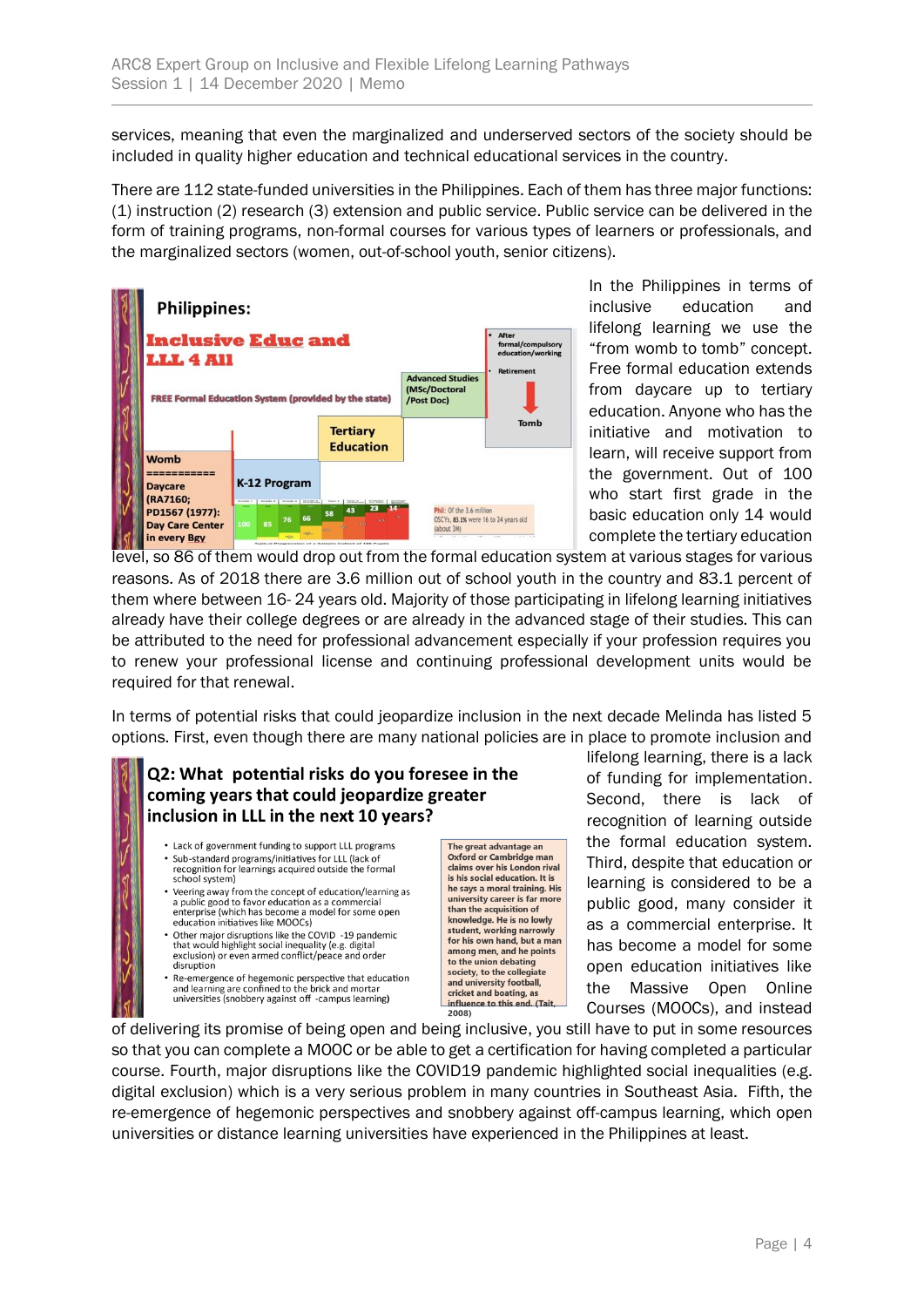In terms of opportunities, leverage points to promote inclusion Melinda has shared six points. First was the continuous rise of the open education movement and advocates which will increase

## Q3: What opportunities, leverage points do you see to promote inclusion in LLL the next 10 years?

- The continuous rise of the open education movement<br>and advocates which will increase inclusive lifelong<br>learning opportunities like MOOCs and OERs
- The gains/insights from the COVID19 pandemic which Free anisympatic form the COVIET parameteric window<br>forced everyone to embrace (and appreciate)<br>online/flexible learning- the mode of instruction<br>which can accommodate more opportunities for<br>inclusion (UDL and open educati
- Availability and continuous advancements in assistive technologies
- Push for SDG #4; universities SDG impact rankingfor<br>universities)
- Open Universities- the essence of existence is<br>inclusion and lifelong learning (about 7<del>0</del> 48 OUs in<br>Asia; some of which are the largest in the world)
- Regional and global collaborations to promote<br>inclusion LLL (AAOU; SEAMEO; ICDE; COL)



inclusive lifelong learning opportunities. Hundreds of thousands open-source courses are being offered by the different providers and such, can be considered as lifelong learning opportunities. Also many universities are developing open source materials, which will offer further LLL opportunities. Second, insights from the COVID19 pandemic will force

everyone to embrace and appreciate online flexible learning. This mode of instruction, that universities must embrace now, accommodate more opportunities for inclusion especially through the integration of the features of the Universal Design for Learning (UDL), Open Education, and the Web Content Accessibility Guidelines (WCAG). Third, the availability and continuous advancement of assistive technologies will provide opportunities for inclusion. Fourth, new type of university ranking, e.g. THE Impact rankings are providing opportunities for poorer universities to also have an SDG impact and be included into the league of excellence. Fifth, open universities are also providing opportunities for inclusive lifelong learning, because the essence of their existence is anchored in inclusion and lifelong learning. There are about 70 open universities in the world and 48 of them are located in Asia, some of which are the largest in the world. Sixth, regional and global collaborations which are now promoting inclusion in lifelong learning are big opportunities, e.g. the Asian Association of Open Universities. Southeast Asian Ministers of Education Organisation (SEAMEO), the International Council on Open and Distance Education (ICDE), the Commonwealth of Learning (COL) are all networks that we have in ASEM.

### Comments on the Status Quo:

- **.** It is very impressive how extensively lifelong learning is promoted in Southeast Asia. There are a lot of initiatives and legislations, would be interesting to see how these are being implemented, whether there are any gaps. It would be also good to see whether any research has been done on participation, outcomes, employability, civic engagement, impact on wellbeing. (Reply: yes, there are figures on participation, that could be shared later, but the timeframe for presentation did not allow for it.)
- **•** The report will need to look at current policies and their implementation and impact as well.
- **•** Agreed that the COVID19 pandemic suddenly drew the light on an awful lot of people who were already excluded from lifelong learning, but now we could see it in a far clearer way and there should be lessons learnt.

### Comments on the Risks and Challenges:

- Lack of funding is a common risk, the question is whether the funding is matching the intended impact of the programmes.
- **•** Governments of Southeast Asia are still struggling to fund lifelong learning programs because they are mostly still in a stage where they need to put more emphasis on primary education (literacy and numeracy) and according to comparative studies (UNESCO,